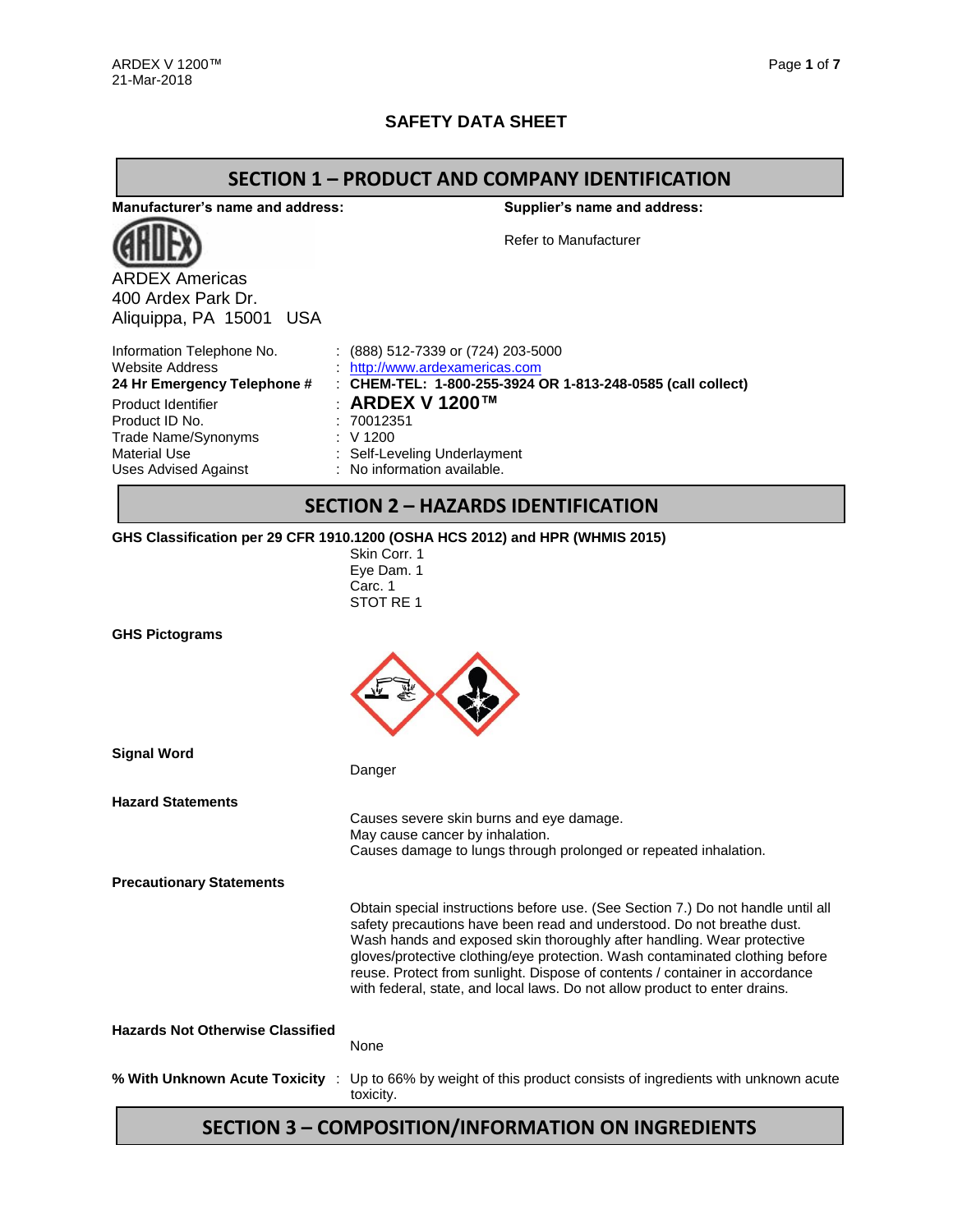| Ingredients                | CAS#       | % (by weight) |
|----------------------------|------------|---------------|
|                            |            |               |
| Crystalline silica, quartz | 14808-60-7 | $30 - 60$     |
| Limestone                  | 1317-65-3  | $10 - 30$     |
| Calcium sulfate            | 7778-18-9  | $5 - 10$      |
| Portland cement            | 65997-15-1 | $1 - 5$       |
| Vinyl acetate copolymer    | 24937-78-8 | $1 - 5$       |

The exact percentages of the ingredients have been withheld by the manufacturer as trade secrets.

|                            | <b>SECTION 4 - FIRST AID MEASURES</b>                                                                                                                   |  |  |  |  |  |  |  |
|----------------------------|---------------------------------------------------------------------------------------------------------------------------------------------------------|--|--|--|--|--|--|--|
| General                    | : Get medical attention if you feel unwell.                                                                                                             |  |  |  |  |  |  |  |
| <b>Inhalation</b>          | Remove person to fresh air and keep at rest in a position comfortable for breathing.<br>Get medical attention.                                          |  |  |  |  |  |  |  |
| <b>Skin contact</b>        | : Remove contaminated clothing. Flush affected skin with water. If irritation persists:<br>seek medical attention/advice.                               |  |  |  |  |  |  |  |
| Eye contact                | : Rinse cautiously with water for several minutes. Remove contact lenses, if present<br>and easy to do. Continue rinsing. Get medical advice/attention. |  |  |  |  |  |  |  |
| Ingestion                  | : Rinse mouth. Do NOT induce vomiting. Get medical advice/attention if you feel<br>unwell.                                                              |  |  |  |  |  |  |  |
| <b>Notes for Physician</b> | : Treat symptomatically.                                                                                                                                |  |  |  |  |  |  |  |
|                            | Signs and symptoms of short-term (acute) exposure                                                                                                       |  |  |  |  |  |  |  |
| Inhalation                 | : Symptoms may include coughing and irritation.                                                                                                         |  |  |  |  |  |  |  |
| Skin                       | : Symptoms may include redness and itching. Contact with wet material, or moist<br>areas of skin, causes skin burns.                                    |  |  |  |  |  |  |  |

| Eyes      | Direct contact may strongly irritate or burn the eyes. Could cause blindness. |
|-----------|-------------------------------------------------------------------------------|
| Ingestion | : Symptoms such as gastric pain, nausea, vomiting, and diarrhea may occur.    |

#### **Indication of need for immediate medical attention or special treatment**

In case of accident or illness, seek medical advice immediately (show label or SDS if possible).

| <b>SECTION 5 - FIRE FIGHTING MEASURES</b>                       |  |                                                                                                                                                                                                                                                                                                                                                                                                |  |  |  |  |
|-----------------------------------------------------------------|--|------------------------------------------------------------------------------------------------------------------------------------------------------------------------------------------------------------------------------------------------------------------------------------------------------------------------------------------------------------------------------------------------|--|--|--|--|
| Suitable extinguishing media                                    |  | : Carbon dioxide, dry chemical powder, foam.                                                                                                                                                                                                                                                                                                                                                   |  |  |  |  |
| Unsuitable extinguishing media                                  |  | : Water. Contact with water may cause hydration and formation of caustic alkaline<br>material.                                                                                                                                                                                                                                                                                                 |  |  |  |  |
| <b>Hazardous combustion products</b>                            |  | : Calcium oxide, calcium oxalate, vinyl acetate, acetic acid, formic acid,<br>formaldehydes, carbon monoxide, and carbon dioxide.                                                                                                                                                                                                                                                              |  |  |  |  |
| Special fire-fighting procedures/equipment                      |  |                                                                                                                                                                                                                                                                                                                                                                                                |  |  |  |  |
|                                                                 |  | : Firefighters should wear proper protective equipment and self-contained breathing<br>apparatus with full face piece operated in positive pressure mode. Move containers<br>from fire area if safe to do so. Water spray may be useful in cooling equipment<br>exposed to heat and flame. After fires have been extinguished, carefully clean all<br>equipment and surfaces exposed to fumes. |  |  |  |  |
| <b>Environmental precautions</b>                                |  | : Do not allow material to enter drains or contaminate ground water system.                                                                                                                                                                                                                                                                                                                    |  |  |  |  |
| Fire hazards/conditions of flammability                         |  |                                                                                                                                                                                                                                                                                                                                                                                                |  |  |  |  |
|                                                                 |  | : Not flammable under normal conditions of use.                                                                                                                                                                                                                                                                                                                                                |  |  |  |  |
| Flammability classification (OSHA 29 CFR 1910.1200, WHMIS 2015) |  |                                                                                                                                                                                                                                                                                                                                                                                                |  |  |  |  |
|                                                                 |  | : Not flammable                                                                                                                                                                                                                                                                                                                                                                                |  |  |  |  |

# **SECTION 6 – ACCIDENTAL RELEASE MEASURES**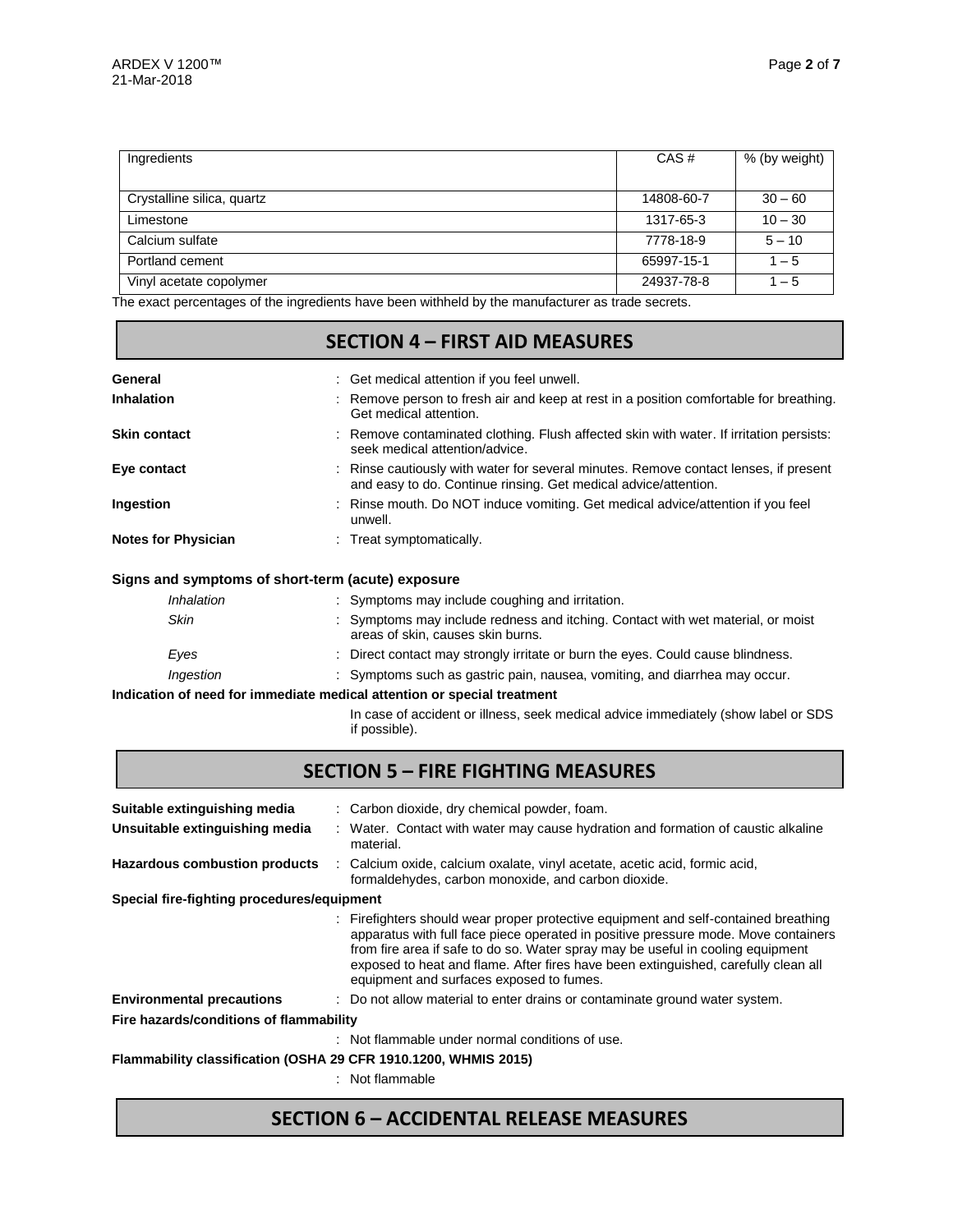| <b>Personal precautions</b>                           | : Restrict access to area until completion of clean-up.                                                                                                                                                                                                                                                                                      |
|-------------------------------------------------------|----------------------------------------------------------------------------------------------------------------------------------------------------------------------------------------------------------------------------------------------------------------------------------------------------------------------------------------------|
| <b>Protective equipment</b>                           | : Refer to Section 8 on this Safety Data Sheet, EXPOSURE CONTROLS /<br>PERSONAL PROTECTION, for additional information on acceptable personal<br>protective equipment.                                                                                                                                                                       |
| <b>Emergency Procedures</b>                           | If a spill/release in excess of the EPA reportable quantity is made into the<br>environment, immediately notify the national response center in the United States<br>(phone: 1-800-424-8002). Outside of the U.S. call the emergency number listed in<br>Section 1.                                                                          |
|                                                       | US CERCLA Reportable quantity (RQ): None reported.                                                                                                                                                                                                                                                                                           |
| Methods and materials for containment and cleaning up |                                                                                                                                                                                                                                                                                                                                              |
|                                                       | : Ventilate area of release. Eliminate all ignition sources. Stop spill or leak at source<br>if safely possible. Contain material, preventing it from entering sewer lines or<br>waterways. Using HEPA vacuum, or other dustless methods, gather up spilled<br>material and place in suitable container for later disposal (see Section 13). |
| <b>Prohibited materials</b>                           | : Avoid adding water, material becomes alkaline when wet.                                                                                                                                                                                                                                                                                    |
| <b>Environmental precautions</b>                      | Do not allow product to enter drains or waterways. Do not allow material to<br>contaminate ground water system.                                                                                                                                                                                                                              |
| <b>Reference to other sections</b>                    | : See Section 13 for disposal information.                                                                                                                                                                                                                                                                                                   |
|                                                       | <b>SECTION 7 - HANDLING AND STORAGE</b>                                                                                                                                                                                                                                                                                                      |
| <b>Special Instructions</b>                           | : While mixing the product according to the directions in its Technical Data Sheet,<br>use local exhaust ventilation with a HEPA filtering system to control levels of dust in<br>the work area.                                                                                                                                             |

| Safe handling procedures    | : See Section 8 for additional information on Permissible Exposure Levels for<br>individual components and recommendations for Personal Protection Equipment<br>(PPE). Avoid breathing dust. Avoid contact with skin, eyes and clothing. Use<br>localized ventilation system. Wash thoroughly after handling. |  |  |  |
|-----------------------------|---------------------------------------------------------------------------------------------------------------------------------------------------------------------------------------------------------------------------------------------------------------------------------------------------------------|--|--|--|
| <b>Storage requirements</b> | : Store in a cool, dry, well-ventilated area. Store away from heat and open flame.<br>Avoid storing in direct sunlight. Store in original container.                                                                                                                                                          |  |  |  |
| Incompatible materials      | $\therefore$ See Section 10.                                                                                                                                                                                                                                                                                  |  |  |  |
| Special packaging materials | : Always keep in containers made of the same materials as the supply container.                                                                                                                                                                                                                               |  |  |  |

### **SECTION 8 – EXPOSURE CONTROLS AND PERSONAL PROTECTION**

**Permissible Exposure Limits** : No exposure limits have been established for the product itself. Below are exposure limits for the components in the product.

| <b>Threshold Limit Values</b> | CAS#       |                                                                                    | <b>ACGIH TLV</b> | <b>OSHA PEL</b>                                            |             |  |
|-------------------------------|------------|------------------------------------------------------------------------------------|------------------|------------------------------------------------------------|-------------|--|
| for the Ingredients           |            | <b>TWA</b>                                                                         | <b>STEL</b>      | <b>PEL</b>                                                 | <b>STEL</b> |  |
| Limestone                     | 1317-65-3  | <b>TLV</b><br>Withdrawn<br>In 2007                                                 | N/Av             | 15 mg/m $3$<br>(Total dust);<br>5 mg/ $m3$<br>(respirable) | N/Av        |  |
| Calcium sulfate               | 7778-18-9  | 10 mg/m $3$<br>(inhalable)                                                         | N/Av             | 15 mg/m $3$<br>(Total dust);<br>5 mg/ $m3$<br>(respirable) | N/Av        |  |
| Portland cement               | 65997-15-1 | 1 mg/m $3$<br>(respirable, no<br>asbestos and<br>$< 1\%$<br>crystalline<br>silica) | N/Av             | 15 mg/m $3$<br>(Total dust);<br>5 mg/ $m3$<br>(respirable) | N/Av        |  |
| Vinyl acetate copolymer       | 24937-78-8 | 10 mg/m $3$<br>(Total dust);<br>$3 \text{ mg/m}^3$                                 | N/Av             | 15 mg/m $3$<br>(Total dust);<br>5 mg/m $3$                 | N/Av        |  |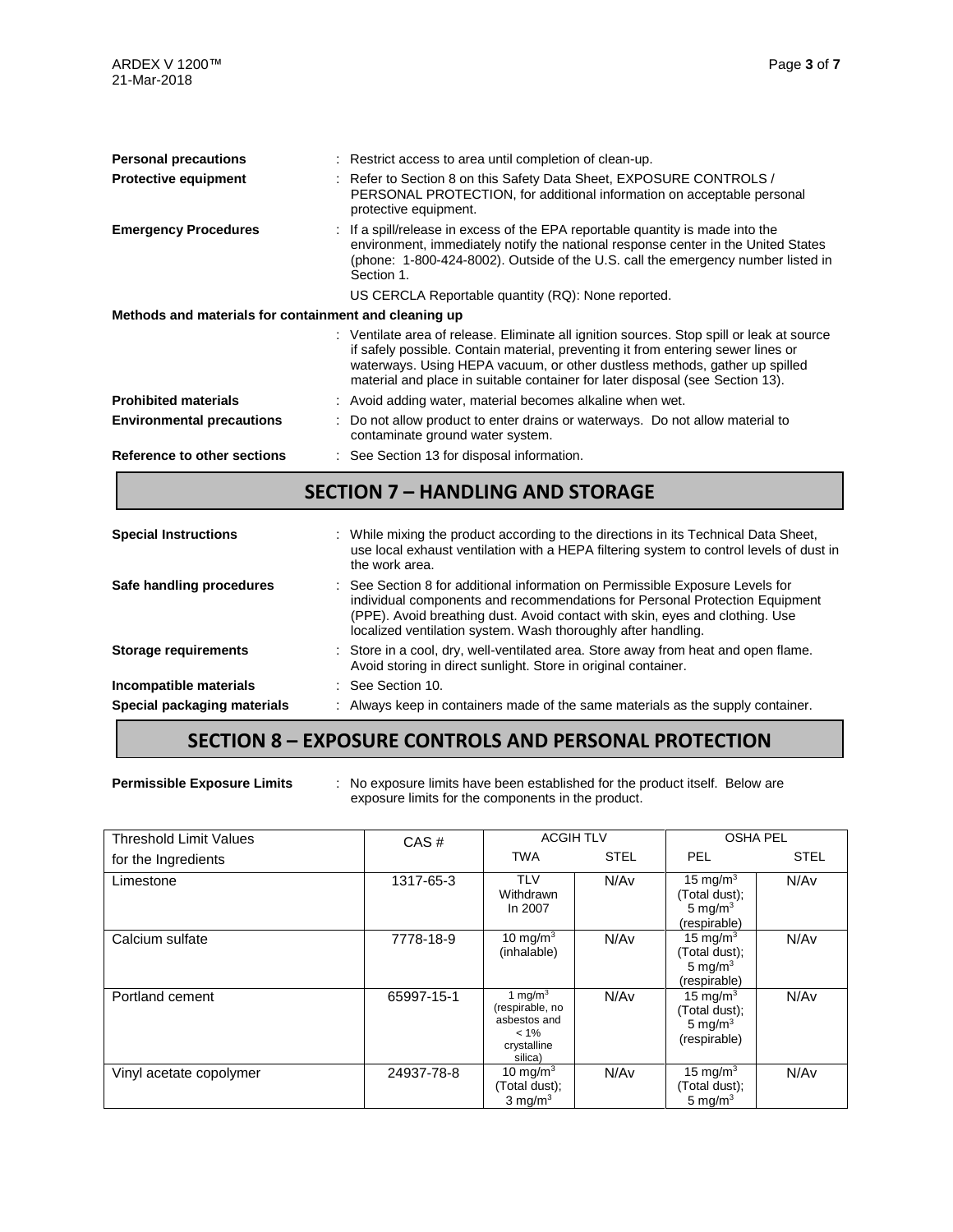|                                      |                                                                                                                                                                          |            | (respirable)                                                                                                                                                                                                                          |      | (respirable)                                                      |      |
|--------------------------------------|--------------------------------------------------------------------------------------------------------------------------------------------------------------------------|------------|---------------------------------------------------------------------------------------------------------------------------------------------------------------------------------------------------------------------------------------|------|-------------------------------------------------------------------|------|
| Crystalline silica, quartz           |                                                                                                                                                                          | 14808-60-7 | $0.025 \,\mathrm{mq/m^3}$<br>(respirable<br>fraction)                                                                                                                                                                                 | N/Av | $0.05 \,\mathrm{mq/m^3}$<br>(respirable)<br>(final rule<br>limit) | N/Av |
| <b>Engineering Controls</b>          |                                                                                                                                                                          |            | : Use general or local exhaust ventilation to maintain air concentrations below<br>recommended exposure limits. Ventilation should effectively remove and prevent<br>buildup of any dust generated from the handling of this product. |      |                                                                   |      |
| <b>Personal Protection Equipment</b> |                                                                                                                                                                          |            |                                                                                                                                                                                                                                       |      |                                                                   |      |
| Eye / face protection                | : Safety glasses or goggles must be worn when using this product                                                                                                         |            |                                                                                                                                                                                                                                       |      |                                                                   |      |
| <b>Skin protection</b>               | : Use protective clothing that provide comprehensive protection (e.g. rubber). For<br>hands, use protective gloves that provides comprehensive protection (e.g. rubber). |            |                                                                                                                                                                                                                                       |      |                                                                   |      |
| <b>Body protection</b>               | Where extensive exposure to product is possible, use resistant coveralls, apron and<br>boots to prevent contact.                                                         |            |                                                                                                                                                                                                                                       |      |                                                                   |      |
| <b>Respiratory protection</b>        | : Use localized exhaust ventilation to control airborne dust.                                                                                                            |            |                                                                                                                                                                                                                                       |      |                                                                   |      |
| Site safety equipment                | : An eyewash station and safety shower should be made available in the immediate<br>working area.                                                                        |            |                                                                                                                                                                                                                                       |      |                                                                   |      |
| General hygiene considerations       | work shift.                                                                                                                                                              |            | : Avoid contact with eyes, skin and clothing. Do not breathe dust. Do not eat, drink or<br>smoke when using this product. Clean all equipment and clothing at end of each                                                             |      |                                                                   |      |

# **SECTION 9 – PHYSICAL AND CHEMICAL PROPERTIES**

| <b>Physical state</b>                |                | : solid         | Appearance                                              | : gray powder     |
|--------------------------------------|----------------|-----------------|---------------------------------------------------------|-------------------|
| Odor                                 |                | $:$ No odor     | Odor threshold                                          | : $N/Av$          |
| рH                                   |                | $: 10 - 12$     | Specific gravity                                        | $: 2.7 - 3.1$     |
| <b>Boiling point</b>                 |                | : $N/Ap$        | Coefficient of water/oil distribution                   | N/Av              |
| <b>Melting/Freezing point</b>        |                | : N/Av          | Solubility in water                                     | : $<$ 55 g/L      |
| Vapor pressure (mm Hg @ 20°C / 68°F) | $\mathbb{R}^n$ | N/Av            | Evaporation rate ( $n$ -Butyl acetate = 1)              | : $N/Ap$          |
| Vapor density $(Air = 1)$            |                | : N/Av          | Volatiles (% by weight)                                 | : N/Av            |
| Volatile organic compounds (VOCs)    | ÷              | $0$ g/L         |                                                         |                   |
| Particle size                        |                | : N/Av          | <b>Flammability classification</b>                      | $:$ Not flammable |
| <b>Flash point</b>                   |                | : $N/Av$        | <b>Lower flammable limit (% by vol)</b> : Not available |                   |
| Flash point method                   |                | : $N/Av$        | Upper flammable limit (% by vol)                        | : Not available   |
| <b>Auto-ignition temperature</b>     |                | : $N/Av$        | <b>Decomposition temperature</b>                        | : Not available   |
| <b>Viscosity</b>                     |                | : Not available | <b>Oxidizing properties</b>                             | : Not available   |

**Explosion data: Sensitivity to mechanical impact / static discharge**

**:** Not expected to be sensitive to mechanical impact or static discharge.

### **SECTION 10 – REACTIVITY AND STABILITY INFORMATION**

| <b>Reactivity</b>                       | : Contact with water may cause hydration and formation of caustic calcium<br>hydroxide. |
|-----------------------------------------|-----------------------------------------------------------------------------------------|
| <b>Stability</b>                        | : Stable under the recommended storage and handling conditions prescribed.              |
| <b>Hazardous reactions</b>              | : Hazardous polymerization does not occur.                                              |
| <b>Conditions to avoid</b>              | : High temperatures.                                                                    |
| Materials to avoid and incompatibility  |                                                                                         |
|                                         | $\therefore$ Oxidizing agents.                                                          |
| <b>Hazardous decomposition products</b> |                                                                                         |

: None known, refer to hazardous combustion products in Section 5.

### **SECTION 11 – TOXICOLOGICAL INFORMATION**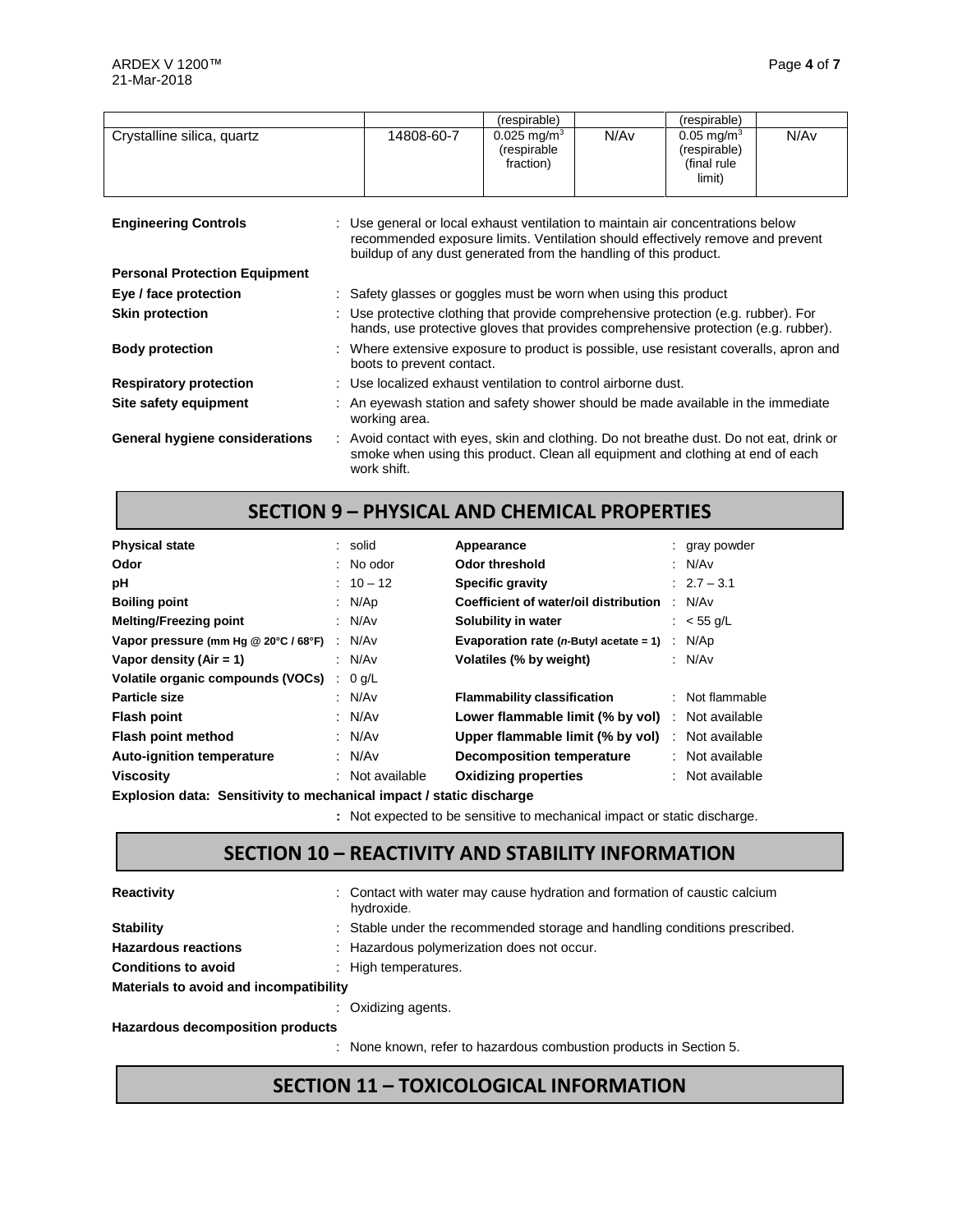| <b>Routes of exposure</b>                                  | : Inhalation: YES                      |                                                          | Skin Absorption: NO Skin and Eyes: Yes Ingestion: YES |               |
|------------------------------------------------------------|----------------------------------------|----------------------------------------------------------|-------------------------------------------------------|---------------|
| <b>Symptoms of exposure</b>                                | : See Section 4.                       |                                                          |                                                       |               |
| <b>Calculated Acute Toxicity Estimates for the Product</b> |                                        |                                                          |                                                       |               |
| <b>Inhalation</b>                                          | Not Available                          |                                                          |                                                       |               |
| Oral                                                       | Not Available                          |                                                          |                                                       |               |
| Dermal                                                     | Not Available                          |                                                          |                                                       |               |
| <b>Toxicological data</b>                                  |                                        | See below for individual ingredient acute toxicity data. |                                                       |               |
| <b>Acute Toxicity Parameters</b>                           | CAS#                                   | LC50, Inhalation                                         | LD50, Oral                                            | LD50, Dermal  |
| for the Ingredients                                        |                                        | mg/L, Rat, $4$ hr                                        | mg/kg, rat                                            | mg/kg, rabbit |
| Limestone                                                  | 1317-65-3                              | N/Av                                                     | 6,450                                                 | N/Av          |
| Calcium sulfate                                            | 7778-18-9                              | N/Av                                                     | > 3,000                                               | <b>NAv</b>    |
| Portland cement                                            | 65997-15-1                             | N/Av                                                     | N/Av                                                  | N/Av          |
| Vinyl acetate copolymer                                    | 24937-78-8                             | N/Av                                                     | > 1,000                                               | N/Av          |
| Crystalline silica, quartz                                 | 14808-60-7                             | N/Av                                                     | N/Av                                                  | N/Av          |
| Skin corrocion or irritation                               | $\cdot$ Couses skin corresion when wet |                                                          |                                                       |               |

| : Causes skin corrosion when wet.                                                                                                                                                                                                                                                                      |
|--------------------------------------------------------------------------------------------------------------------------------------------------------------------------------------------------------------------------------------------------------------------------------------------------------|
| <b>Serious eye damage / eye irritation</b> : Causes eye burns. May cause blindness.                                                                                                                                                                                                                    |
| : Portland cement may cause an allergic skin reaction, in hypersensitive individuals<br>possibly due to trace amounts of chromium.                                                                                                                                                                     |
| : None known.                                                                                                                                                                                                                                                                                          |
| : This product contains Crystalline silica. Crystalline silica (respirable size) is<br>classified as carcinogenic by inhalation by IARC (Group 1), ACGIH (Group A2),<br>NTP (Group 1) and OSHA (OSHA Select carcinogen). No other components are<br>listed as carcinogens by ACGIH, IARC, OSHA or NTP. |
| : None known.                                                                                                                                                                                                                                                                                          |
| Specific Target Organ Toxicity, Single Exposure                                                                                                                                                                                                                                                        |
| : May cause respiratory irritation.                                                                                                                                                                                                                                                                    |
| Specific Target Organ Toxicity, Repeated Exposure                                                                                                                                                                                                                                                      |
| : May cause lung damage upon repeated or prolonged exposure.                                                                                                                                                                                                                                           |
| : None known.                                                                                                                                                                                                                                                                                          |
| : N/Av                                                                                                                                                                                                                                                                                                 |
|                                                                                                                                                                                                                                                                                                        |

### **SECTION 12 – ECOLOGICAL INFORMATION**

| <b>Environmental effects</b>                          | : The product should not be allowed to enter drains or water courses, or be<br>deposited where it can affect ground or surface waters. |
|-------------------------------------------------------|----------------------------------------------------------------------------------------------------------------------------------------|
| Ecotoxicological                                      | : No data is available on the product itself.                                                                                          |
| <b>Ecotoxicity</b>                                    | $:$ No data available.                                                                                                                 |
| <b>Biodegradability</b>                               | : No data available.                                                                                                                   |
| <b>Bioaccumulative potential</b> : No data available. |                                                                                                                                        |
| Mobility in soil                                      | : No data available.                                                                                                                   |
| <b>PBT and vPvB assessment</b> : No data available.   |                                                                                                                                        |
| <b>Other adverse effects</b> : No data available.     |                                                                                                                                        |

# **SECTION 13 – DISPOSAL CONSIDERATION**

**Handling for disposal** : Handle waste according to recommendations in Section 7.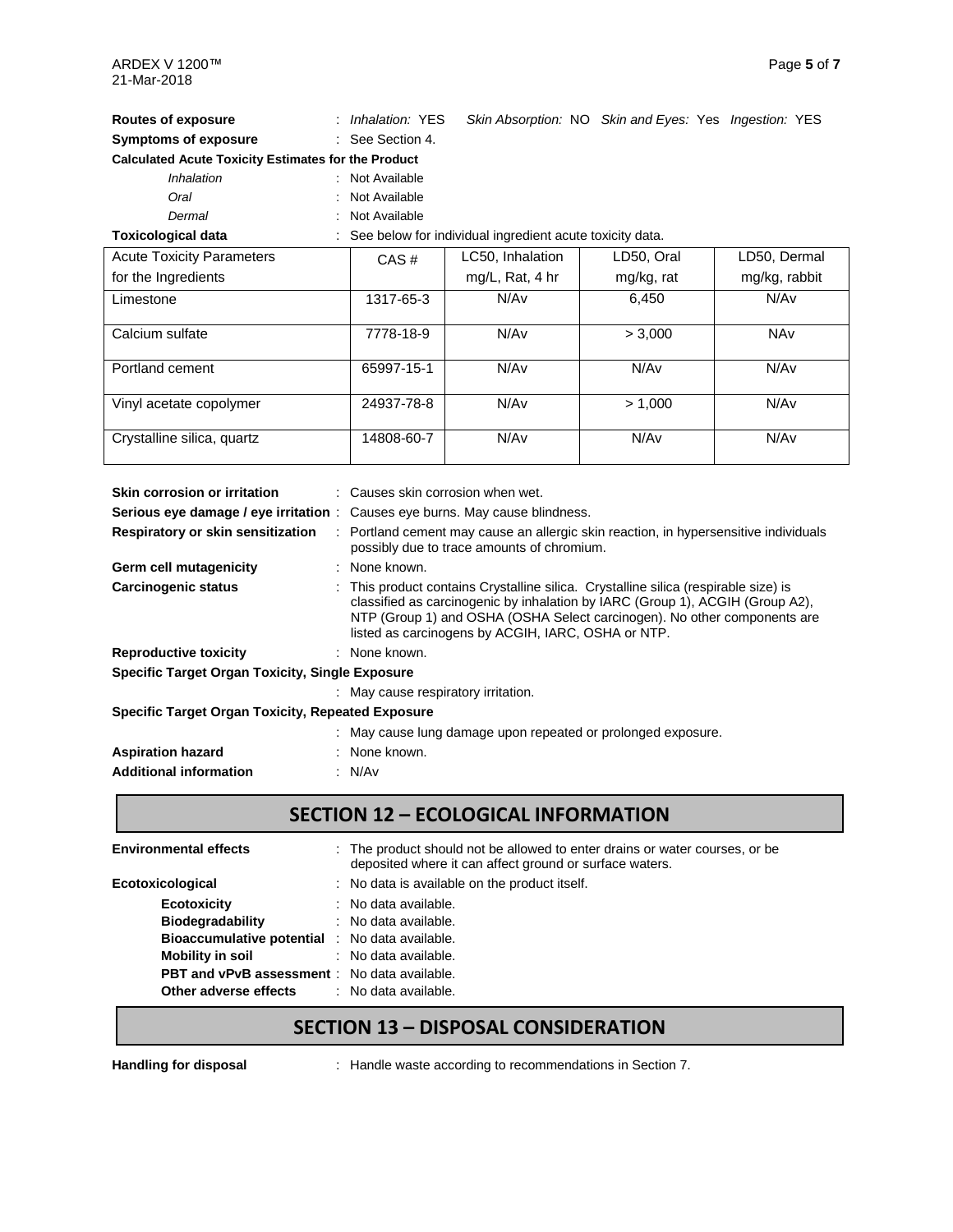- **Methods of disposal** : Dispose in accordance with all applicable federal, state, provincial and local regulations. Contact your local, state, provincial or federal environmental agency for specific rules.
- 
- **Packaging Packaging Example 20** : Handle contaminated packaging in the same manner as the product.
- **RCRA Example 20** : For disposal of unused or waste material, check with local, state and federal environmental agencies.

#### **SECTION 14 – TRANSPORTATION INFORMATION**

| Regulatory<br><b>Information</b>               | UN<br><b>Number</b> | <b>Shipping Name</b>                                                    | Class       | <b>Packing</b><br>Group | Label       |
|------------------------------------------------|---------------------|-------------------------------------------------------------------------|-------------|-------------------------|-------------|
| <b>TDG</b>                                     | <b>None</b>         | This product is not regulated according to Canadian<br>TDG regulations. | <b>None</b> | <b>None</b>             | <b>None</b> |
| <b>TDG</b><br>Additional<br>Information        | <b>None</b>         |                                                                         |             |                         |             |
| <b>49 CFR/DOT</b>                              | <b>None</b>         | This product is not regulated according to US DOT<br>regulations.       | <b>None</b> | <b>None</b>             | <b>None</b> |
| <b>49 CFR/DOT</b><br>Additional<br>Information | <b>None</b>         |                                                                         |             |                         |             |

### **SECTION 15 – REGULATORY INFORMATION**

#### **Canadian Information:**

This product has been classified according to the hazard criteria of the Hazardous Products Regulations (HPR). This SDS contains all of the information required by the HPR.

Canadian Environmental Protection Act (CEPA) information: All ingredients listed appear on either the Domestic Substances List (DSL) or the Non- Domestic Substances List (NDSL).

#### **US Federal Information:**

TSCA: All listed ingredients appear on the Toxic Substances Control Act (TSCA) inventory.

CERCLA Reportable Quantity (RQ) (40 CFR 117.302): None reported.

SARA TITLE III: Sec. 311 and 312, SDS Requirements, 40 CFR 370 Hazard Classes:

Immediate (Acute) Health Hazard

Chronic Health Hazard.

Under SARA Sections 311 and 312, the EPA has established threshold quantities for the reporting of hazardous chemicals. The current thresholds are 500 pounds or the threshold planning quantity (TPQ), whichever is lower, for extremely hazardous substances and 10,000 pounds for all other hazardous chemicals.

SARA TITLE III: Sec. 313, Toxic Chemicals Notification, 40 CFR 372: This material is not subject to SARA notification requirements, since it does not contain any Toxic Chemical constituents above *de minimus* concentrations.

U.S. State Right To Know Laws

California Proposition 65: Warning! This product contains a chemical known to the State of California to cause cancer. It contains Crystalline silica, quartz.

Other State Right to Know Laws:

| Ingredient on State RTK Law? | CAS#       | СA | MA  | MΝ  | NJ  | NY | PA  | RI  |
|------------------------------|------------|----|-----|-----|-----|----|-----|-----|
| Crystalline silica, quartz   | 14808-60-7 | No | Yes | Yes | Yes | No | Yes | Yes |
| Limestone                    | 1317-65-3  | No | Yes | No  | Yes | No | Yes | Yes |